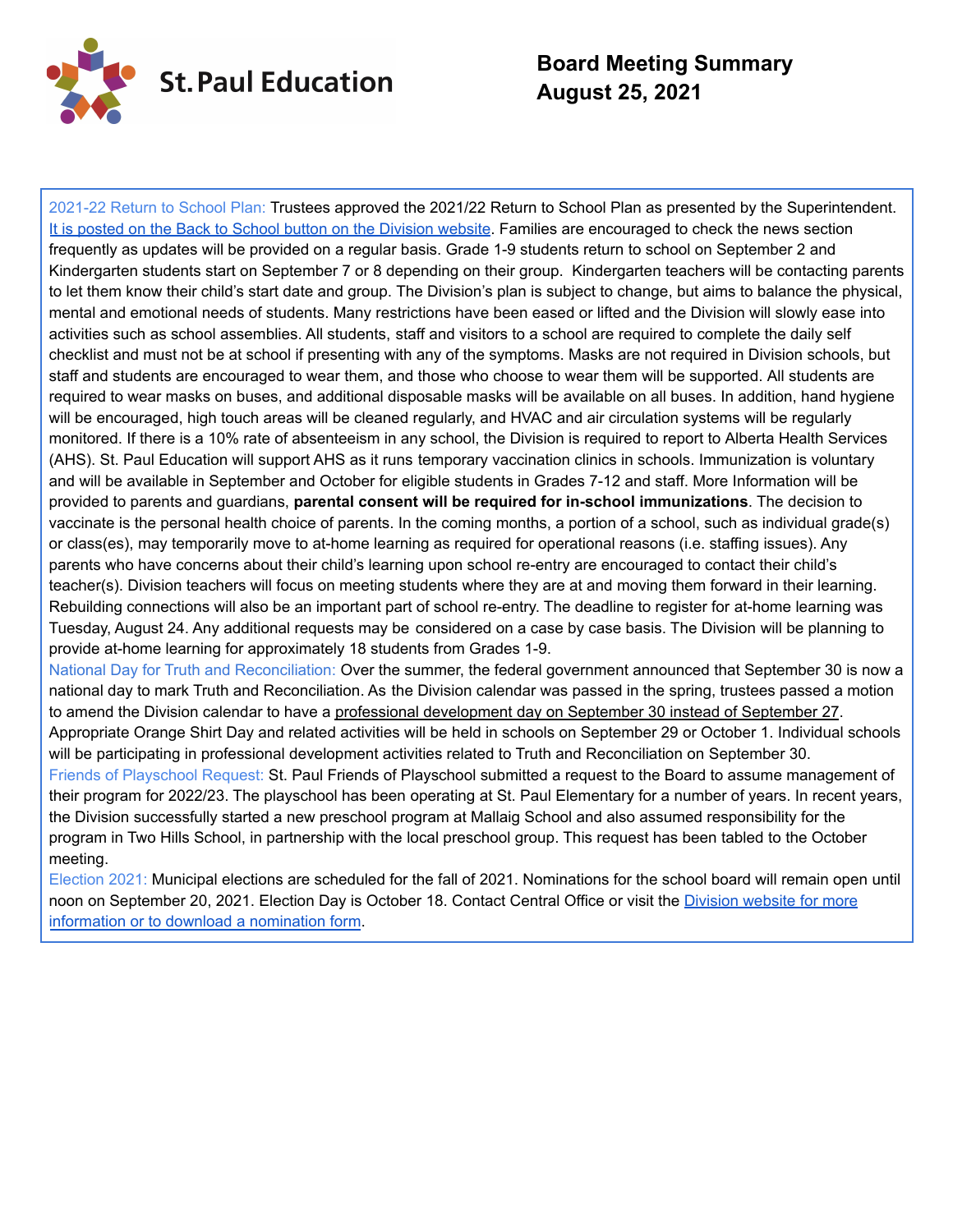

### Superintendent's Report

- Superintendent Brodziak welcomed incoming assistant superintendents Karol Cabaj-Martin and Keith Gamblin to the St. Paul School Division Central Office team.
- Over the summer, Alberta Education announced funding to address literacy and numeracy learning loss for students from Kindergarten to Grade 3. The Division will be submitting a proposal to access this funding. Literacy and numeracy have also been identified as target areas within the Division [Education](https://drive.google.com/file/d/1gVSqHZ0PmKEdQAxT1nmlwibswFsgHHnr/view) Plan.
- Alberta Education is funding Financial Literacy programs for students in Grades 7-12. Programming will be provided by the Enriched Academy and the Canadian Foundation for Economic Education. Topics covered will include money management, budgeting, TFSAs, credit, student loans, and saving across the lifespan. Financial literacy resources and programming will also be available for students in Grades 3-6. More information about this important topic will be going out to schools.

## Financial Report

- In accordance with requirements, the Division has applied for and received permission from the Minister of Education to carry a deficit budget for 2021/22, to be offset by the use of reserve funds.
- To support the continuation of enhanced cleaning measures related to Covid-19, there will be some additional unforeseen costs not forecasted in this year's budget. The Division will continue many pandemic initiated practices, such as virtual meetings when appropriate, which will also result in some cost savings.
- Trustees have received an audit plan from the Division auditors and scheduled the year end review for the end of November.
- Alberta Education has announced funding for active school councils. The funding is intended to increase communication and engagement. More information will be shared when it is available.
- Trustees reviewed cheque and financial information for July and August.

### **Reports**

Alberta School Boards Association Fall Annual General Meeting: Participants will have the option to attend in-person or virtually on November 14-16.

Alberta Catholic School Trustees Association (ACSTA): The Annual General Meeting is tentatively scheduled for November 12-14.

### Infrastructure, Maintenance and Capital:

- A report was presented outlining the status of summer construction projects. The majority have been completed as planned with a few being delayed due to material shortages.
- Extensive technology upgrades totalling approximately \$89,000 were also completed over the summer, resulting in improved wi-fi coverage and network capacity for all Division schools.
- A voice over internet phone system has been installed as a pilot in the Elk Point schools. If successful, the Division will look at this cost-saving alternative for other sites.
- Exterior site work including parking lot paving is being completed in Ashmont and a new playground and fencing have been installed at the Two Hills Mennonite School.